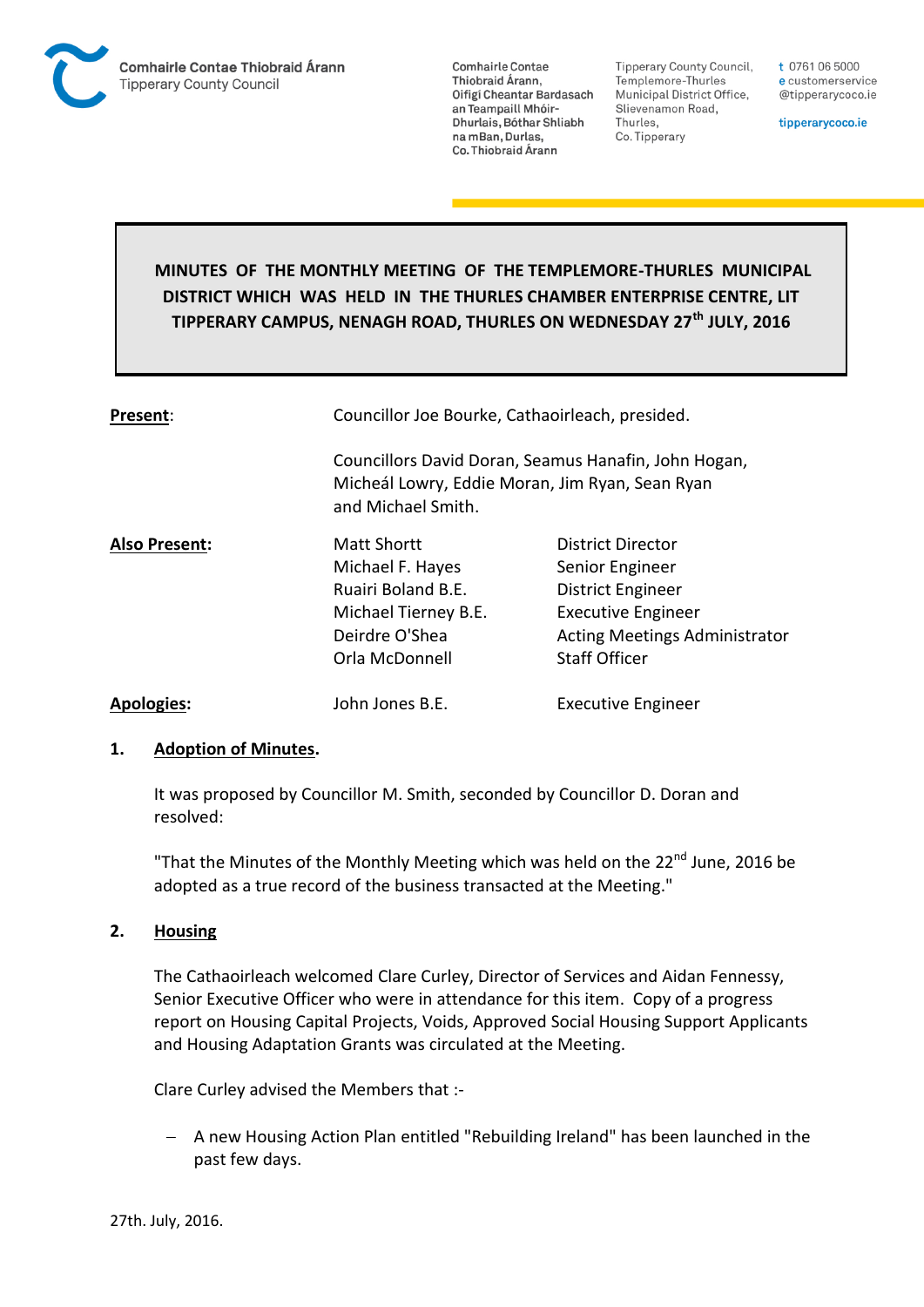

**Tipperary County Council,** Templemore-Thurles Municipal District Office, Slievenamon Road, Thurles, Co. Tipperary

t 0761 06 5000 e customerservice @tipperarycoco.ie

tipperarycoco.ie

- The Council is in discussions with the Department to recommence works on the rebuilding of 23 and 24 Gortataggart, Thurles.
- Work on the Group Housing Scheme at Cabra Bridge, Thurles, is progressing well.
- The Council is dealing with all emergency and priority one cases under the Housing Adaptation Grant Scheme for Private Houses which is now closed and it may be possible to progress some priority two applications due to the increase in the allocation from the Department.
- Tipperary County Council was selected as a pilot for the roll out of the Housing Assistance Payment (HAP) with effect from 25th. June, 2015 and 114 HAP tenancies have been secured to date.

Clare Curley and Aidan Fennessey made the following points in response to queries raised from the Members:-

- Council house at 14 Park Avenue West, Templemore requires major refurbishment and an estimate of the cost of the works is currently being prepared.
- Works are in progress on 25 Railway View, Templemore, which is being undertaken by direct labour.
- This District has the least number of vacant units in the County.
- Housing Section must operate within the constraints of the procurement and tendering processes which take time.
- The Council has submitted details of the land bank in its ownership to the Department for the purposes of construction of social housing.
- The Housing Action Plan will require the co-operation and involvement of the private sector in order to deliver on the 47,000 units proposed and the Council has submitted a comprehensive report to the Department on the Plan.
- The Council is obliged to acquire houses that are in good condition in order to have them occupied as soon as possible.
- Housing Section will consider acquiring houses in estates that are in the process of being taken in charge.
- The housing scheme at Glencarrick, Roscrea is being progressed in conjunction with the Site Resolution Plan for The Grange housing estate, Roscrea, which will ensure that existing issues are addressed.
- "Rebuilding Ireland" provides for a strategy to be undertaken on all vacant units in the County and the database is expected to be completed by mid 2017.
- The Council cannot acquire the unfinished houses to the rear of Tara Drive, Gortnahoe, or interfere with the work of Planning Section in regard to unfinished estates.
- There are a number of parties interested in the vacant units which are currently for sale in Ashgrove, Thurles, and details of the purchaser should be known in the next ten days.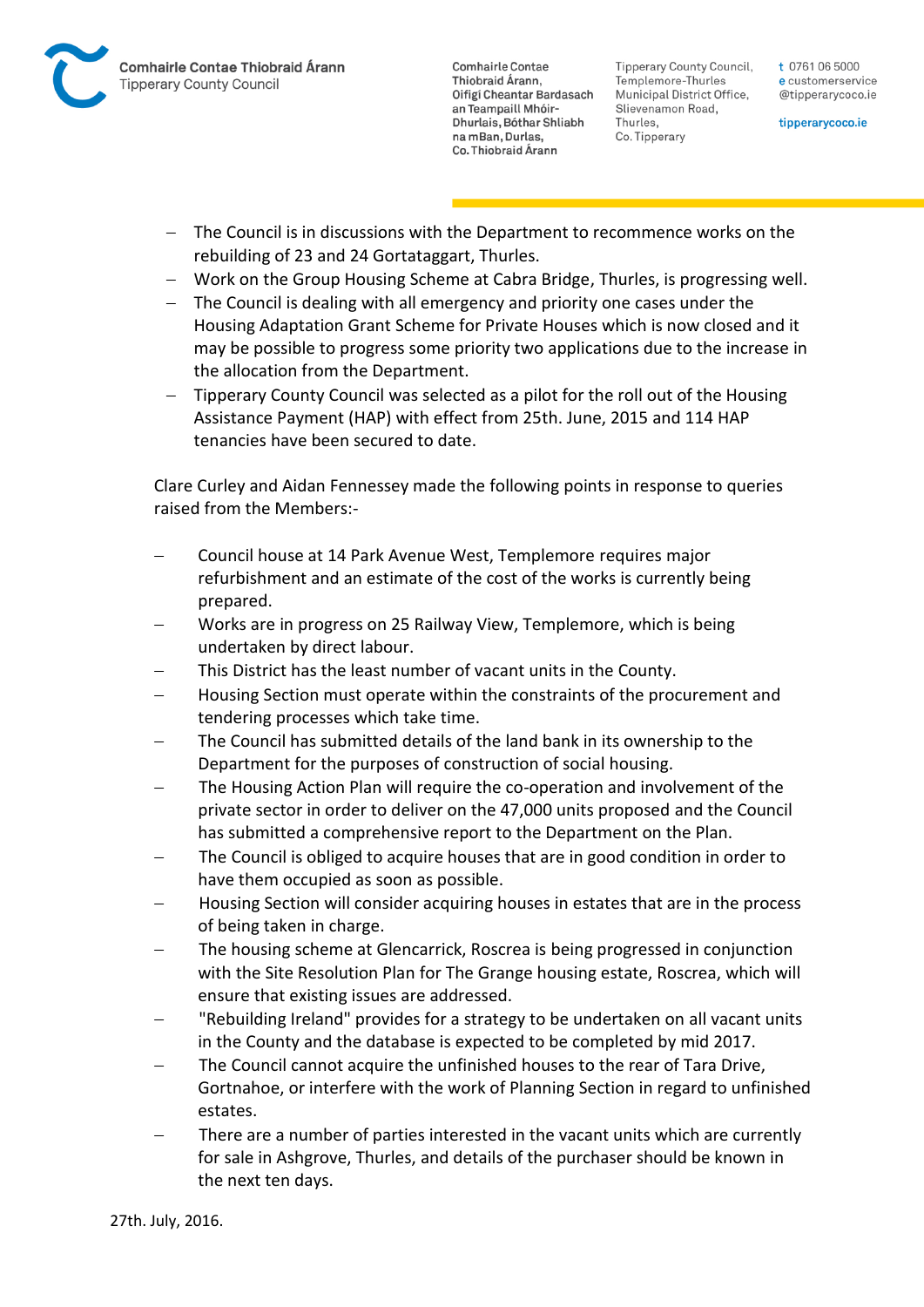

Tipperary County Council. Templemore-Thurles Municipal District Office, Slievenamon Road, Thurles, Co. Tipperary

t 0761 06 5000 e customerservice @tipperarycoco.ie

tipperarycoco.ie

- The Council will establish if there are proposals to construct a footpath between the 5 social housing units in Gortnahoe and the village.
- A request will be made to the Department for approval to construct houses on Council land at Mill Road, Thurles.
- A Housing Needs Assessment will be completed by mid September which will give a more accurate account of the number of applicants on the social housing waiting list.
- Priority is given by the Department for the construction of extensions for people with disabilities over applicants approved for reasons of overcrowding whose needs could be adequately met by means of a transfer to larger accommodation.
- Repairs are almost complete on the former community house at Derrynaflan, Littleton, which has been brought back into Council stock for re-letting purposes.

The Cathaoirleach and Members thanked Clare Curley and Aidan Fennessey for the update and they left the Meeting.

## **3. Community and Economic Development**

Ms. Áine McCarthy, Tourism Officer was in attendance for this item. Áine circulated a report on Community and Economic Development and she outlined the activities / progress to date in the following areas:

- Local Economic & Community Plan 2015 2020 and Community & Economic Action Plan 2016
- **E** Local Community Development Committee (LCDC)
- **Local Development Strategy (LDS)**
- Strategic Projects Unit (SPU)
- **Tipperary Sports Partnership (TSP) & Football Association of Ireland (FAI)**
- **Enterprise and Economic Development.**
- **Tourism**
- **Local Enterprise Office(LEO)**
- **Tipperary County Museum**
- Arts

Members made the following points in response to the Presentation:-

- The visits by the FAI to County Tipperary and the allocation of grants to soccer clubs in Thurles and the surrounding villages is appreciated.
- There are no signs on the approach roads to Thurles, including the Motorway, to support and encourage Tourism in the area, e.g. GAA
- The Council has been very proactive in acquiring the Roscrea Business Park at Benamore and land in Nenagh for the purpose of economic development.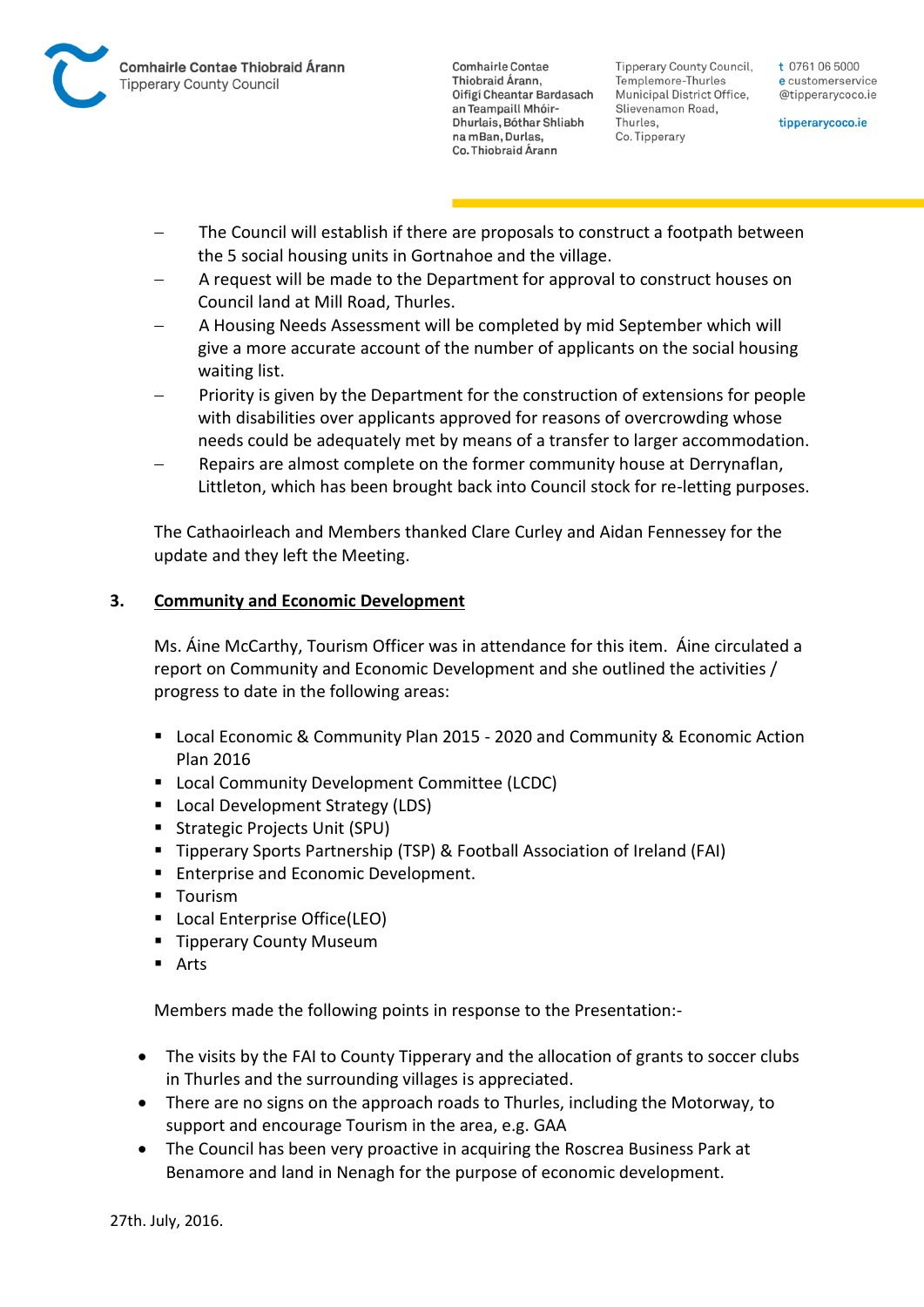Tipperary County Council. Templemore-Thurles Municipal District Office, Slievenamon Road, Thurles, Co. Tipperary

t 0761 06 5000 e customerservice @tipperarycoco.ie

tipperarycoco.ie

- The physical activity programmes taking place in Littleton Community Centre under Tipperary Sports Partnership in conjunction with Youthwork Ireland Tipperary are proving to be very successful.
- Update in regard to the Task Force which was established to examine potential viable future uses for the Lisheen Mines site.
- The need to work in conjunction with voluntary organisations who have submitted capital tourism projects to Failte Ireland.

Áine McCarthy confirmed that:

- $-$  The provision of tourism signage on the approach roads in Thurles town is a matter for the Municipal District. There are strict guidelines regarding signage on motorways, e.g. signage for Holycross is permitted as it attracts in excess of 250,000 visitors each year.
- Bord Failte, in its funding call, will meet with any person/voluntary group provided they have prepared a feasibility study and can show that the proposed project is viable.
- $-$  The query regarding the Lisheen Mine site will be referred to the relevant staff for consideration.

The Cathaoirleach thanked Áine McCarthy for her presentation and she left the Meeting.

#### **4. Fix date for the Statutory Meeting to consider the Draft Budgetary Plan for 2017**

The Acting Meetings Administrator indicated that it is proposed to place the consideration of the Draft Budgetary Plan for 2017 as an item on the Agenda for the October Monthly Meeting.

It was proposed by Councillor S. Hanafin, seconded by Councillor D. Doran and resolved:

"That the consideration of the Draft Budgetary Plan for 2017 be placed as an item on the Agenda for the October Monthly Meeting of Templemore-Thurles Municipal District."

Councillor J. Ryan asked if the July Monthly Meeting could be held earlier in the month from next year. The Acting Meetings Administrator pointed out that the Councillors adopted a Resolution some time ago that the date of the Monthly Meeting be changed only in exceptional circumstances following consultation with all Members.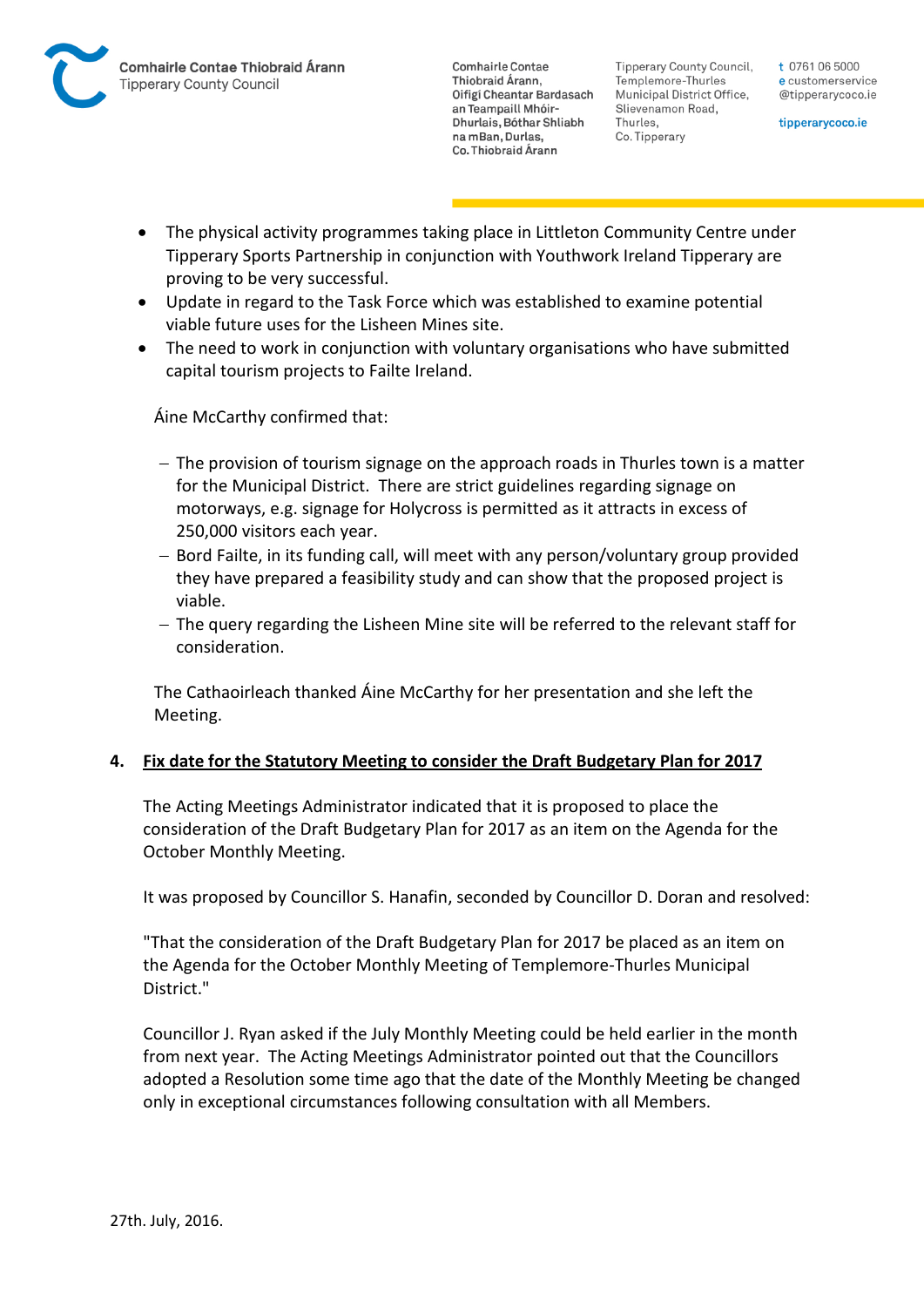

**Tipperary County Council,** Templemore-Thurles Municipal District Office, Slievenamon Road, Thurles, Co. Tipperary

t 0761 06 5000 e customerservice @tipperarycoco.ie

tipperarycoco.ie

## **5. Nomination of one elected member to Littleton Community Action Partnership and one elected Member to Roscrea Community Action Partnership:**

The Acting Meetings Administrator referred to the presentation given by Margo Hayes, Administration Officer, Community & Economic Development, on the Littleton and Roscrea Community Action Plans at the June Monthly Meeting and she advised that Margo is seeking the nomination of one elected Member to the Littleton Community Action Partnership and one elected Member to the Roscrea Community Action Partnership.

It was proposed by Councillor J. Hogan, seconded by Councillor S. Hanafin and resolved:-

"That Councillor S. Ryan be nominated to the Littleton Community Action Partnership".

"It was proposed by Councillor S. Hanafin, seconded by Councillor E. Moran and resolved:-

"That Councillor M. Smith be nominated to the Littleton Community Action Partnership".

## **6. Update on the 2016 Work Programmes and the 2016 Budgets.**

Copy of the expenditure to date on the Schedule of Municipal District Works was circulated at the Meeting.

The District Engineer gave the following update on the 2016 Work Programmes:

- The Restoration Improvement Programme is complete and the Restoration Maintenance Programme is 85-90% completed.
- Exploratory works are currently being undertaken on two sections of road in Gortnahoe to see if the road improvements can proceed as there are concerns over the structural integrity of the existing road and the Members will be informed of the position in due course.
- Approximately one third of works identified under the Flood Relief Scheme have either started or are complete.
- Irish Rail has commenced improvements on Aughall Bridge and have substantially completed works on Graigue Bridge.
- A Consultant has been appointed to prepare the Roscrea Traffic and Transportation Plan 2016.
- Work is commencing next week on the footpaths at Cluain na Seimre, Two-Mile-Borris. Footpath improvements have been completed at Ashbury, Roscrea, Railway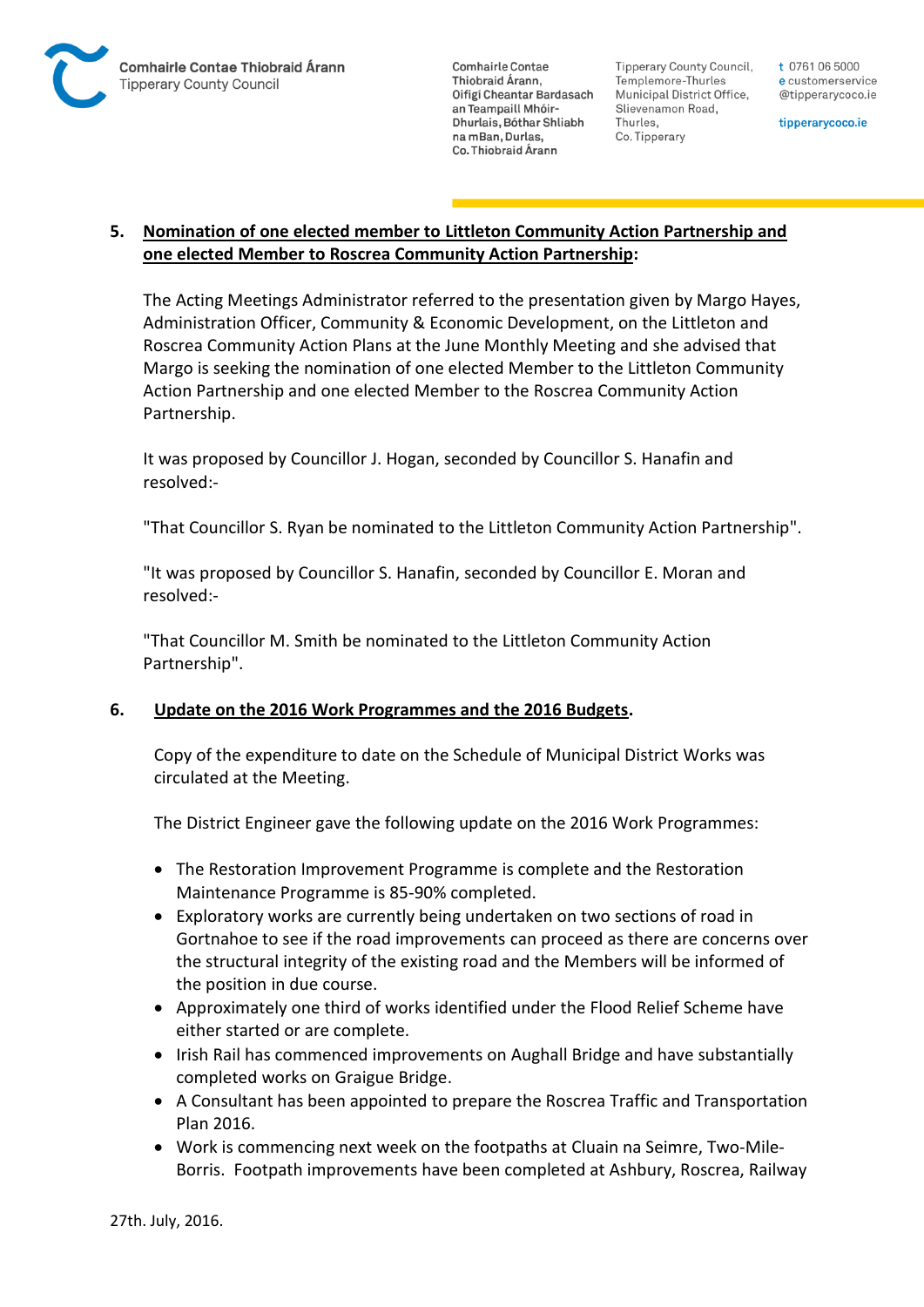Tipperary County Council. Templemore-Thurles Municipal District Office, Slievenamon Road, Thurles, Co. Tipperary

t 0761 06 5000 e customerservice @tipperarycoco.ie

tipperarycoco.ie

View and Richmond, Templemore and The Ragg. Footpath improvements are substantially complete in Ballycahill Village. The contract to extend the footpath outside the new Community Centre, Littleton will resume shortly.

- Irish Water has to complete a water connection for Thurles Regional Water Supply Scheme near the roundabout at Lidl, Abbey Road, Thurles before the overlay from the Railway Bridge to Ard na Croise can be undertaken.
- All applicants have paid the contributions due under the Community Involvement Scheme and works will commence within the next month.

The Members raised the following queries:-

- Resolution to the boundary issue at Aughall Bridge.
- Update on resurfacing of Slievenamon Road, Thurles and repairs to footpaths.
- The need to have representation from the Municipal District at the meeting with the Minister for Transport, Tourism & Sport in Clonmel this Friday.
- Provision of skid resistance surface on Graigue Bridge and date for the reopening of the road.
- Poor sightlines at Pouldine Cross due to the dense growth of Japanese Knotwood.
- Cut back trees and address flooding issue at Ballyerk, Two-Mile-Borris.
- Strim grass near the bad bend on the road at Cloncleigh, Two-Mile-Borris.
- Provision of continuous white line in Moycarkey Village and at Ballybeg, Littleton near the Bord na Mona Briquette Factory.
- Establish if a directive has been issued prohibiting the erection of kerbing around graves in Cemeteries in the County. Contractors erecting kerbing around grave spaces need to allow for drainage of the area.
- Undertake improvement works in St. Joseph's Old Cemetery, Templemore, as a matter of priority. Poor condition of the wall and surface on the car park adjoining this Cemetery.
- A section of the road at Ballypatrick is almost impassable.
- Cut back growth at the junctions of Turtulla Cross, Killinan Cross, and the Dark Road and cut back the hedging on the Cormackstown Road.
- Poor road surface from the Protestant Church to the Band hall in Littleton.
- Update in regard to the condition of the road leading to Littleton Sewerage Treatment Plant.
- Clean the gullies in Borrisoleigh.
- Reconstruct the wall, repair the barrier and provide a reflective strip on the barrier in the carpark in Borrisoleigh village.
- Set aside funding to repair/resurface/ spray the back entrances in local authority housing estates in Thurles.
- Provision of pedestrian crossing and additional signage in Gortnahoe Village.
- Undertake drainage improvements at St. Bridget's Terrace, Littleton.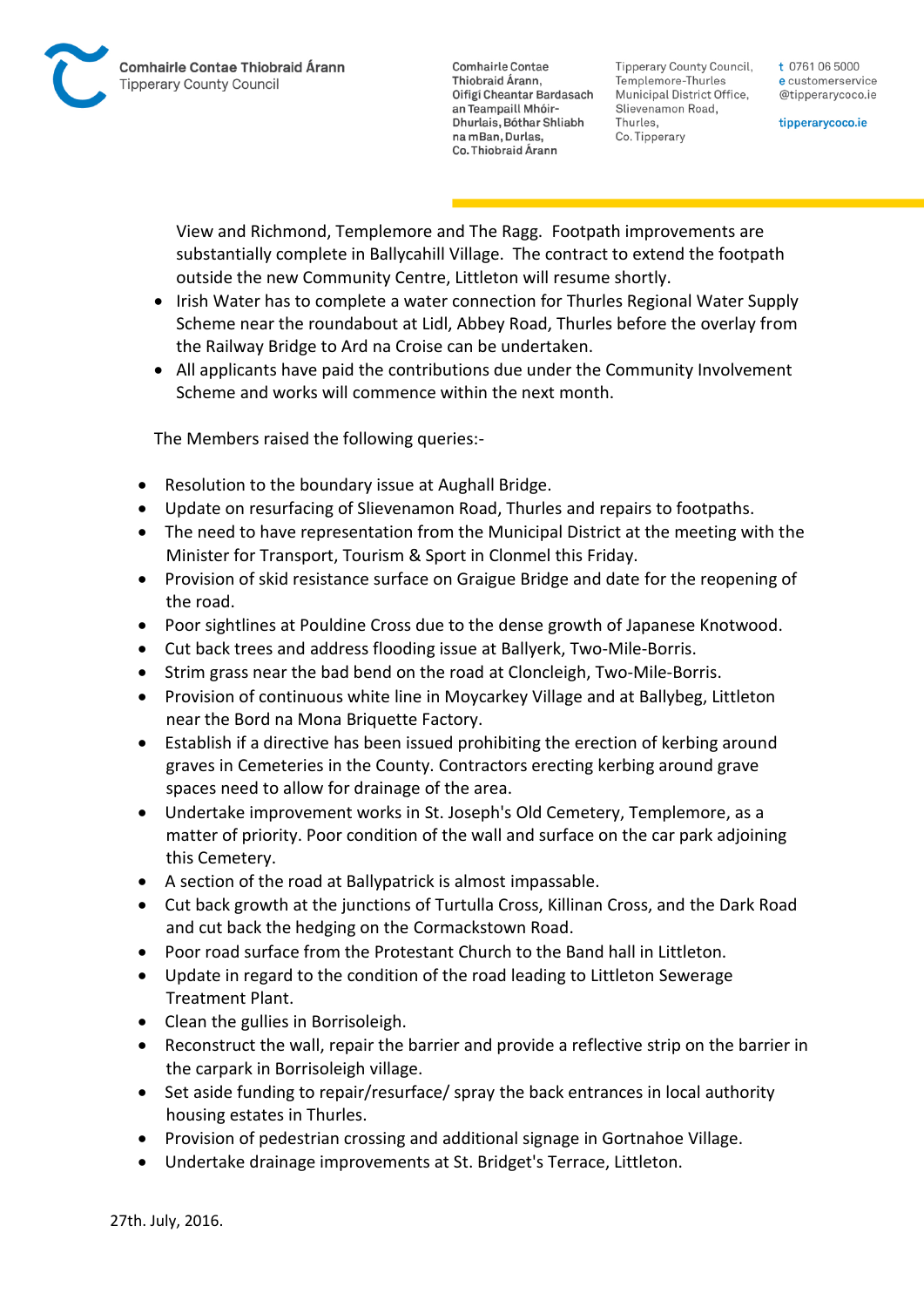

Tipperary County Council. Templemore-Thurles Municipal District Office, Slievenamon Road, Thurles, Co. Tipperary

t 0761 06 5000 e customerservice @tipperarycoco.ie

tipperarycoco.ie

- Update on flood relief measures at Piercetown, Thurles and Borrisbeg, Templemore.
- Landowners need to be advised of their obligations early each year in regard to cutting back hedges on their lands adjoining public roads.
- Repair the pot holes at Liberty Square and outside the Anner Hotel, Thurles.
- Update on the final reinstatement of the roads from Ballygemmane to Grange.
- Establish who is responsible for the two flyovers on the M7.
- Timeframe for completion of the Roscrea Traffic and Transportation Plan 2016.
- Ongoing complaints of incidents of skidding at the second roundabout leading to the M8 at the Horse & Jockey, Thurles.

Responses to the issues raised as follows:-

- The Council is in negotiations with the landowner near Aughall Bridge to address boundary issues prior to undertaking any works. The Council cannot undertake any works while Iarnrod Eireann are on site and works are due for completion on  $12^{th}$  August, 2016.
- Irish Water has given a commitment to investigate the condition of the roadway leading to Littleton Sewerage Treatment Plant and to review any necessary remedial works with the other road users.
- The road at Ballypatrick is a local secondary road, therefore of a lower priority and there are no houses located on the section in question.
- It is expected that improvement works to Slievenamon Road will be not undertaken by Transport Infrastructure Ireland (TII) until 2017 and a request has been made to include repairs to footpaths in the scope of the project.
- Members can contact the District Engineer directly to obtain the balance remaining on the Tertiary Road Allocation.
- It takes 18 months to 3 years to treat Japanese Knotwood in the correct manner and trials are ongoing in Kerry to come up with an alternative solution to treating the weed. The Council has been asked by the Transport Infrastructure Ireland to identify the areas in which Japanese Knotwood is located and submit the results to them.
- The provision of skid resistance at Graigue Bridge will be considered in the context of the availability of funding.
- Flooding issues at Coolcroo and Ballyerk have been addressed and flood relief measures have commenced at Piercetown, Thurles.
- The requests for the provision of continuous white lines at Ballybeg, Littleton and Moycarkey Village will be considered.
- The gullies in Borrisoleigh will be cleaned and the Council will examine the works required in Borrisoleigh Car Park.
- A complete review is being undertaken of street cleaning in the District which will result in changes to existing operations for efficiency reasons.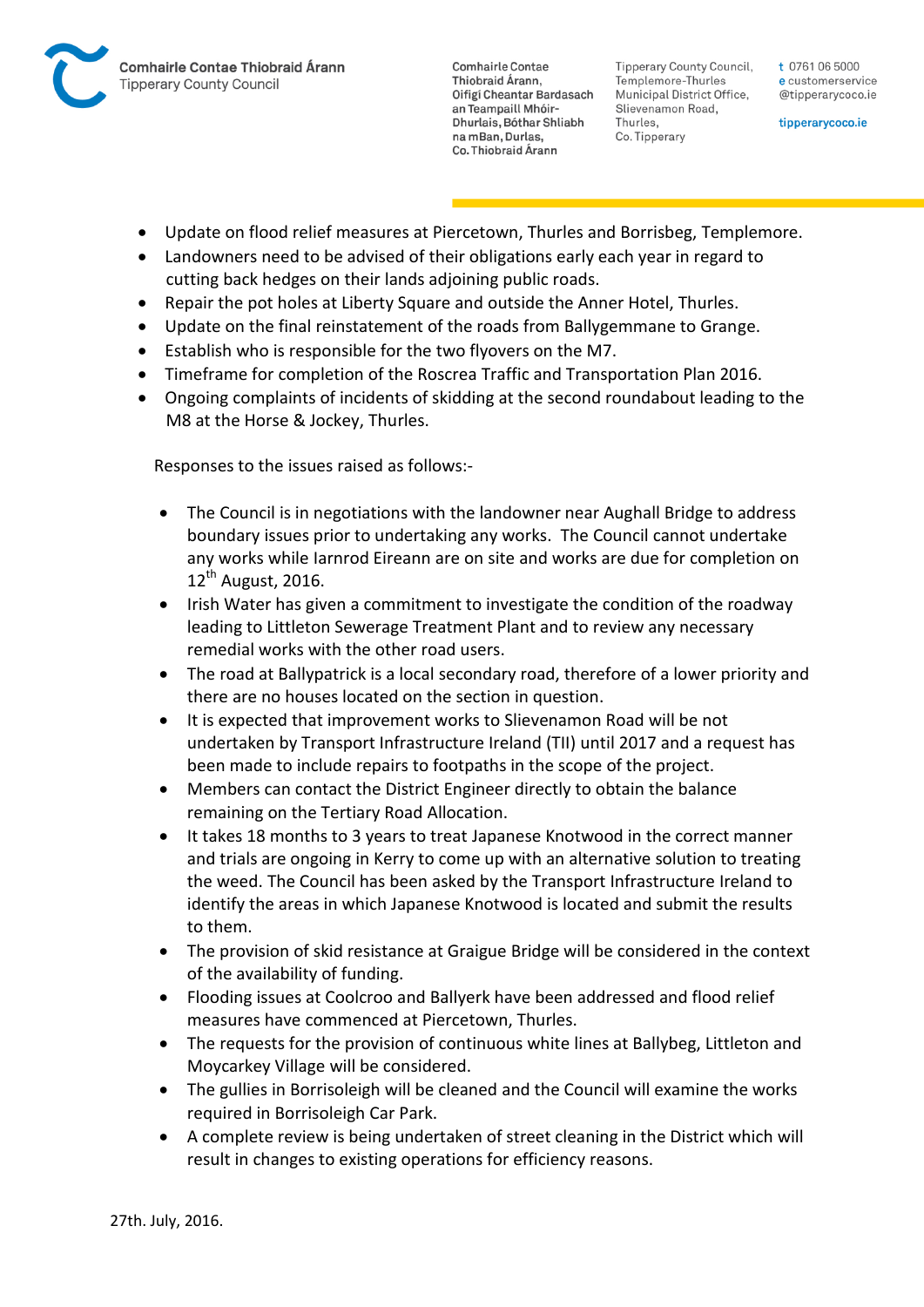

**Tipperary County Council,** Templemore-Thurles Municipal District Office, Slievenamon Road, Thurles, Co. Tipperary

t 0761 06 5000 e customerservice @tipperarycoco.ie

tipperarycoco.ie

- Improvement works will be undertaken in St. Joseph's Old Cemetery, Templemore.
- The Council is cutting back growth at junctions in the District where there is interference with sight lines.
- An agreement has almost been reached on the final reinstatement of the roadway from Ballygemmane to Grange.
- Temporary repairs have been undertaken on the roadway outside Littleton Primary School and further investigation is needed to ascertain the full extent of works required.
- The Council will undertake speed surveys and carry out a Pedestrian Crossing Suitability Assessment in Gortnahoe Village.
- Roads Section will establish who is responsible for the maintenance of the two flyovers on the M7.
- Transport Infrastructure Ireland is carrying out some works to the roadway at the second roundabout leading to the M8 at the Horse & Jockey within the next two weeks.

### **8. Update on Projects.**

| Liberty<br>Square<br>Refurbishment<br>and<br>development<br>of<br>a<br>carpark.         | It is expected that the Architectural Survey<br>will be completed this week which will be<br>forwarded to the Design Team in order for<br>the Part 8 documents to be resubmitted to<br>the Planning Authority as soon as possible. |
|-----------------------------------------------------------------------------------------|------------------------------------------------------------------------------------------------------------------------------------------------------------------------------------------------------------------------------------|
| Extension<br>and<br>to<br>Refurbishment of the<br>Offices at Castle Avenue,<br>Thurles. | The project is progressing very well.                                                                                                                                                                                              |
| Repairs / Improvements<br>to Templemore Town<br>Hall                                    | The Conservation Architects Report should<br>be completed this week and the cost of the<br>proposed works will then be assessed by<br>the Council.                                                                                 |
| Templemore Town Park<br>Extension.                                                      | A meeting will be arranged shortly to<br>with<br>discuss<br>options<br>interested<br>stakeholders.                                                                                                                                 |
| Village<br>Enhancement<br>Works.                                                        | This was dealt with under Item 6 of the<br>Agenda.                                                                                                                                                                                 |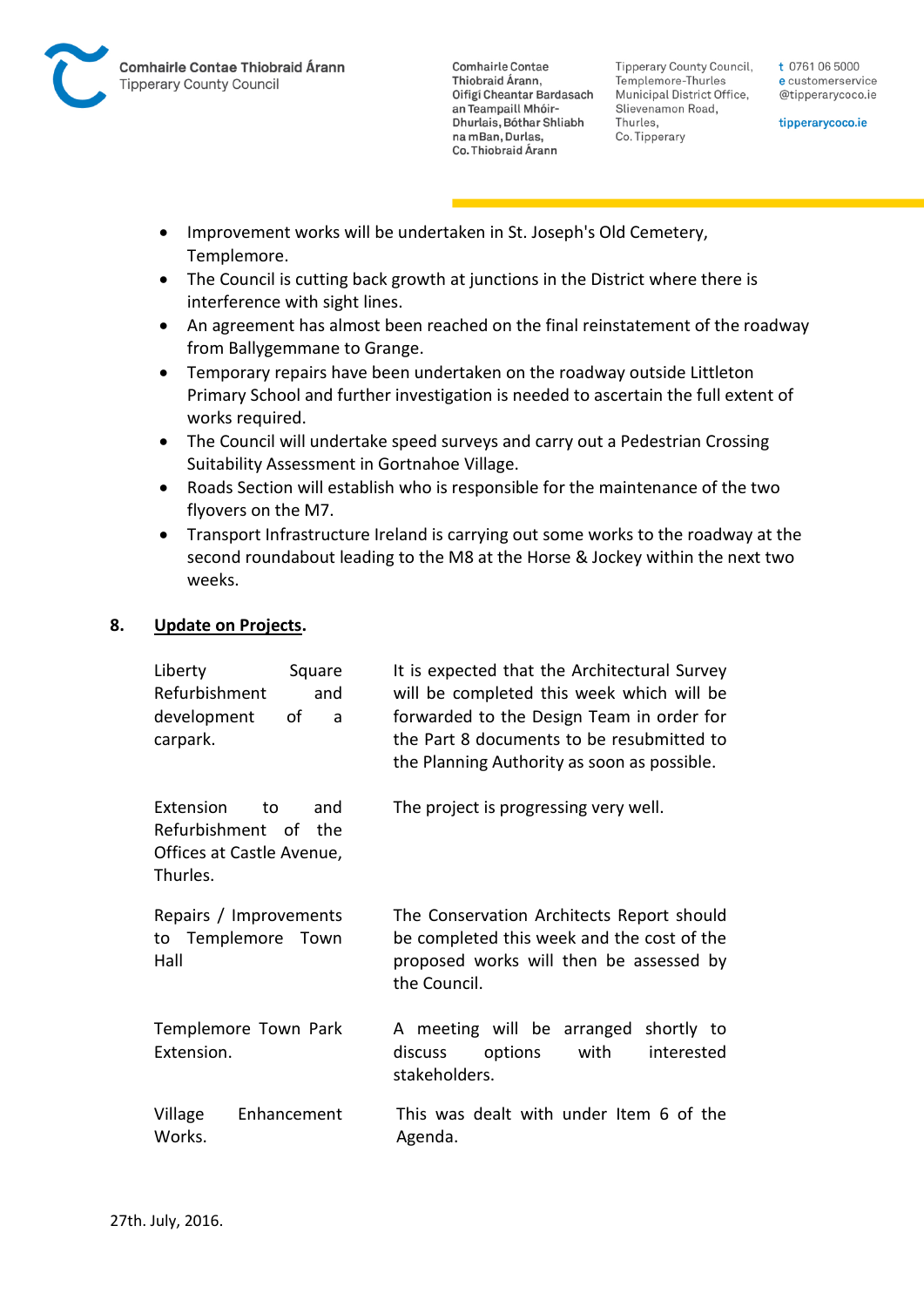

Tipperary County Council. Templemore-Thurles Municipal District Office, Slievenamon Road, Thurles, Co. Tipperary

t 0761 06 5000 e customerservice @tipperarycoco.ie

tipperarycoco.ie

Rocrea Enhancement Scheme and Roscrea Traffic and Transportation Plan 2016.

Discussions will take place between the Consultants recently appointed to prepare the Roscrea Traffic & Transportation Plan 2016 and the Roscrea Enhancement Scheme Design Team to ensure both projects run in unison.

Carpark at St. Patrick's Cemetery. The project has been delayed as the Roadworks Programme took priority.

#### **9. Notices of Motion.**

#### **a) Notice of Motion in the name of Councillor Jim Ryan.**

Councillor J. Ryan formally moved the following Notice of Motion in his name:

"I am calling on this Council to investigate the possibility of making the entrance into the Glebe Housing Estate in Thurles more safe and to install traffic calming measures within the estate also."

The response circulated to the Members with the Agenda in advance of the Meeting is as follows:

"The sight lines at the entrance to the Glebe Housing Estate are substantially in excess of the minimum guideline requirements and the entrance to the Glebe is also inside the 50kph speed limits. The Council will inspect the Glebe Estate to access the requirement for Traffic Calming measures."

Councillor J. Ryan reiterated that safety measures are required at the entrance to The Glebe housing estate, Thurles, in order to slow down traffic as a number of accidents have taken place at this location.

#### **b) Notice of Motion in the name of Councillor John Hogan.**

Councillor J. Hogan formally moved the following Notice of Motion in his name and Councillor S. Ryan's name:

"That the Council would put traffic calming measures in place in the village of Ballysloe particularly near the local primary school as well as replacing missing speed limit signs."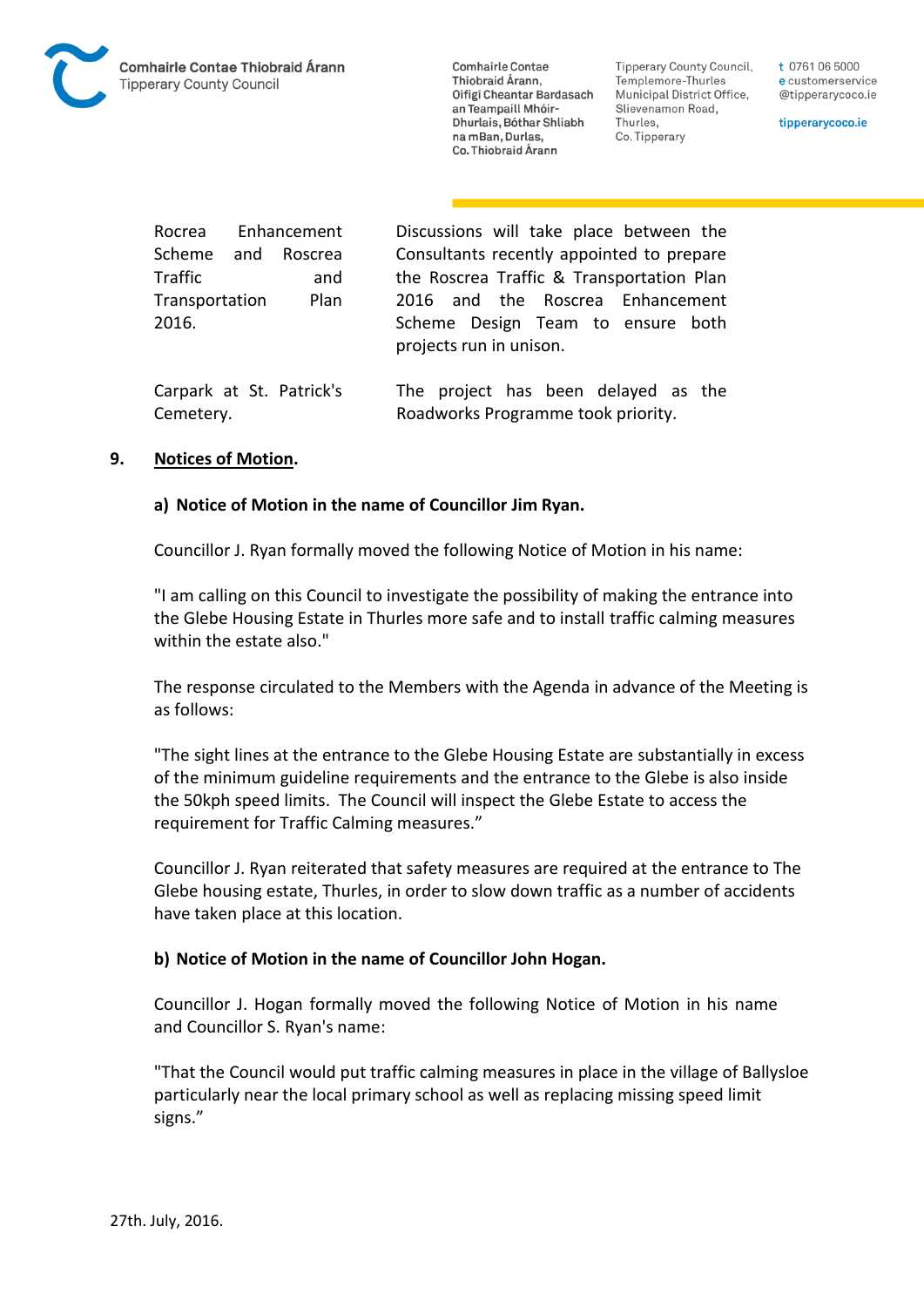Tipperary County Council. Templemore-Thurles Municipal District Office, Slievenamon Road, Thurles, Co. Tipperary

t 0761 06 5000 e customerservice @tipperarycoco.ie

tipperarycoco.ie

The response circulated to the Members with the Agenda in advance of the Meeting is as follows:

"The Council will replace the missing speed limit signs in Ballysloe Village and will carry out speed checks to assess the requirement of traffic calming measures."

Councillor J. Hogan and Councillor S. Ryan expressed satisfaction with the response received.

## **c) Notice of Motion in the name of Councillor David Doran.**

Councillor D. Doran formally moved the following Notice of Motion in his name:

"I am calling on this Municipal District Council to provide public toilets in Thurles Town Park."

The response circulated to the Members in advance of the Meeting is as follows:

"The Council is in the process of preparing an estimate of the cost of relocating the public toilet from Parnell Street Car Park to Thurles Town Park and negotiations are taking place with the supplier for the relocation of the public convenience. Any decision to re-locate the existing unit from Parnell Street to the Town Park and the subsequent annual maintenance costs will be contingent of funds being provided in the Annual Budget. This will be considered as part of the Annual budget 2017.".

The District Director advised that:-

- There are two years remaining on the current contract for the public convenience at Parnell Street Car Park, Thurles.
- A decision will have to be made on whether to terminate, renew or renegotiate the Agreement and relocate the public convenience to Thurles Town Park.
- The Budget will determine if the public convenience will be continued with.

#### **10. Correspondence.**

- i. Damage to pier and gate at Boulick Cemetery, Gortnahoe. Members were advised that the damage to the pier and gate at Boulick Cemetery, Gortnahoe has been referred by Environment Section to Corporate Services to ascertain if the cost of repair can be claimed under the Council's Insurance Policy.
- ii. Request for the removal of Carbon Tax from peat products Bórd na Móna. The Acting Meetings Administrator advised that an acknowledgement was received from the Minister for Communications, Energy and Natural Resources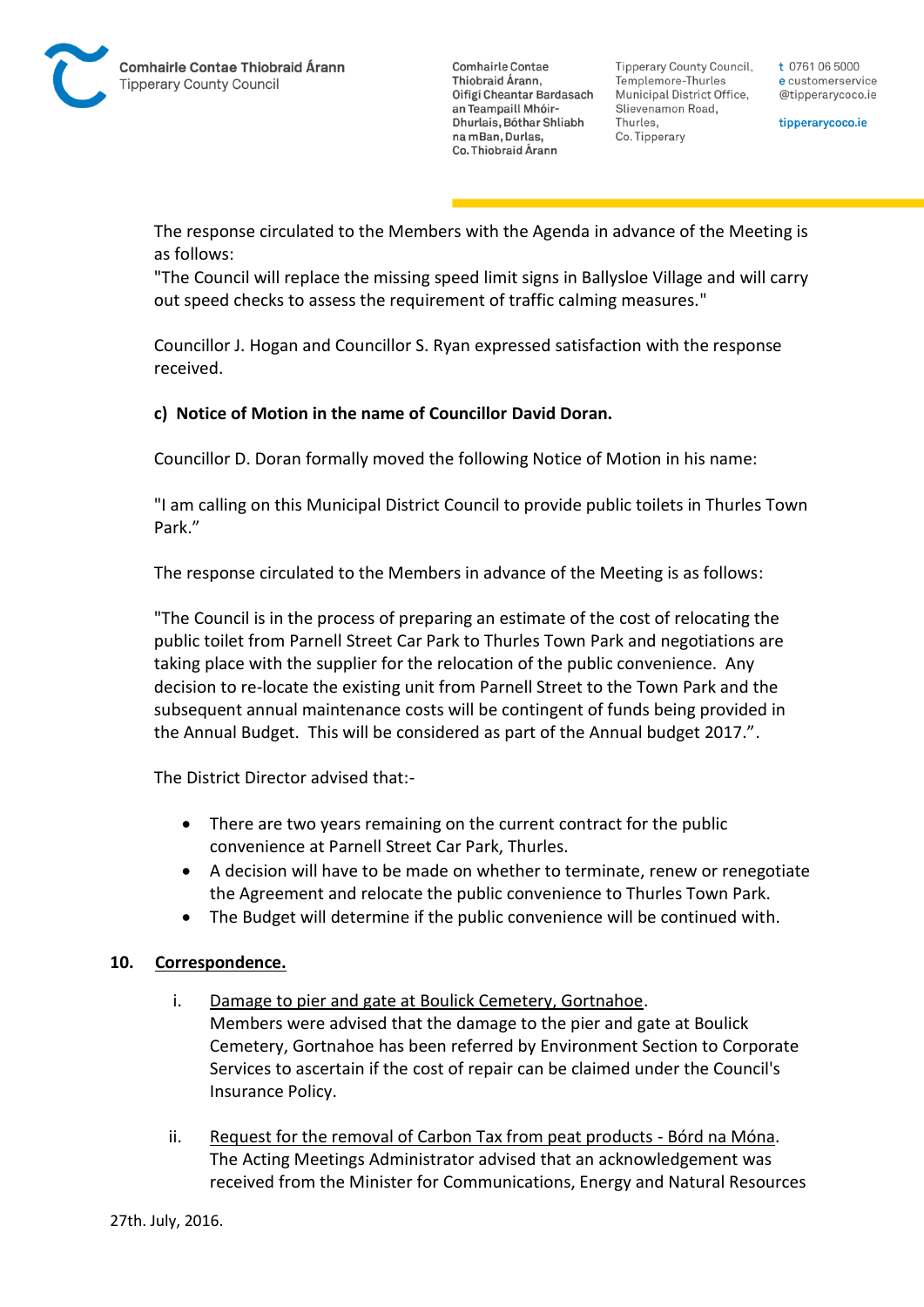**Tipperary County Council,** Templemore-Thurles Municipal District Office, Slievenamon Road, Thurles, Co. Tipperary

t 0761 06 5000 e customerservice @tipperarycoco.ie

tipperarycoco.ie

on 22nd. July, 2016 in regard to the Member's request for the removal of carbon tax from peat products as it is placing Bórd na Móna and many jobs in the Littleton factory at risk and that the correspondence has been referred to Minister Michael Noonan as the matter is more relevant to the Department of Finance.

iii. Age Friendly Roscrea.

The Acting Meetings Administrator advised that Ms. Anne Keevey, Chairperson, Age Friendly Roscrea, has submitted a request to make a presentation to the Members on the activities of Age Friendly Roscrea.

It was unanimously agreed that the presentation would take place at the September Monthly Meeting of the Municipal District.

### iv. Town Centre Painting Scheme 2016.

The Acting Meetings Administrator advised the Members that:

- The Town Centre Painting Scheme 2016 will concentrate on properties in the town centres of Roscrea, Templemore and Thurles that are detracting from the visual appearance of the streets.
- A photographic survey has been completed and 25 properties have been identified across the three towns.
- Staff will liaise with Environment Section to ensure action is not being taken under the Derelict Sites Legislation on any of these properties.
- Contact will be made with the owners to encourage them to avail of the €500.00 grant which is being made available towards the cost of painting the exterior of the premises.
- v. Awards Night.

It was agreed that a protocol would be drawn up on conclusion of the Municipal District Meeting on the holding of an Awards Night later in the year.

## **11. Vote of Congratulations / Sympathy.**

Councillor D. Doran:

- extended good wishes to Greg Broderick who was successful in securing a position on the Irish Show Jumping Team that will participate in the Olympics in Rio shortly.
- congratulated Darragh Ryan, nephew of Councillor J. Ryan, on his achievements in the Dublin Horseshow which was held recently in the RDS Dublin.